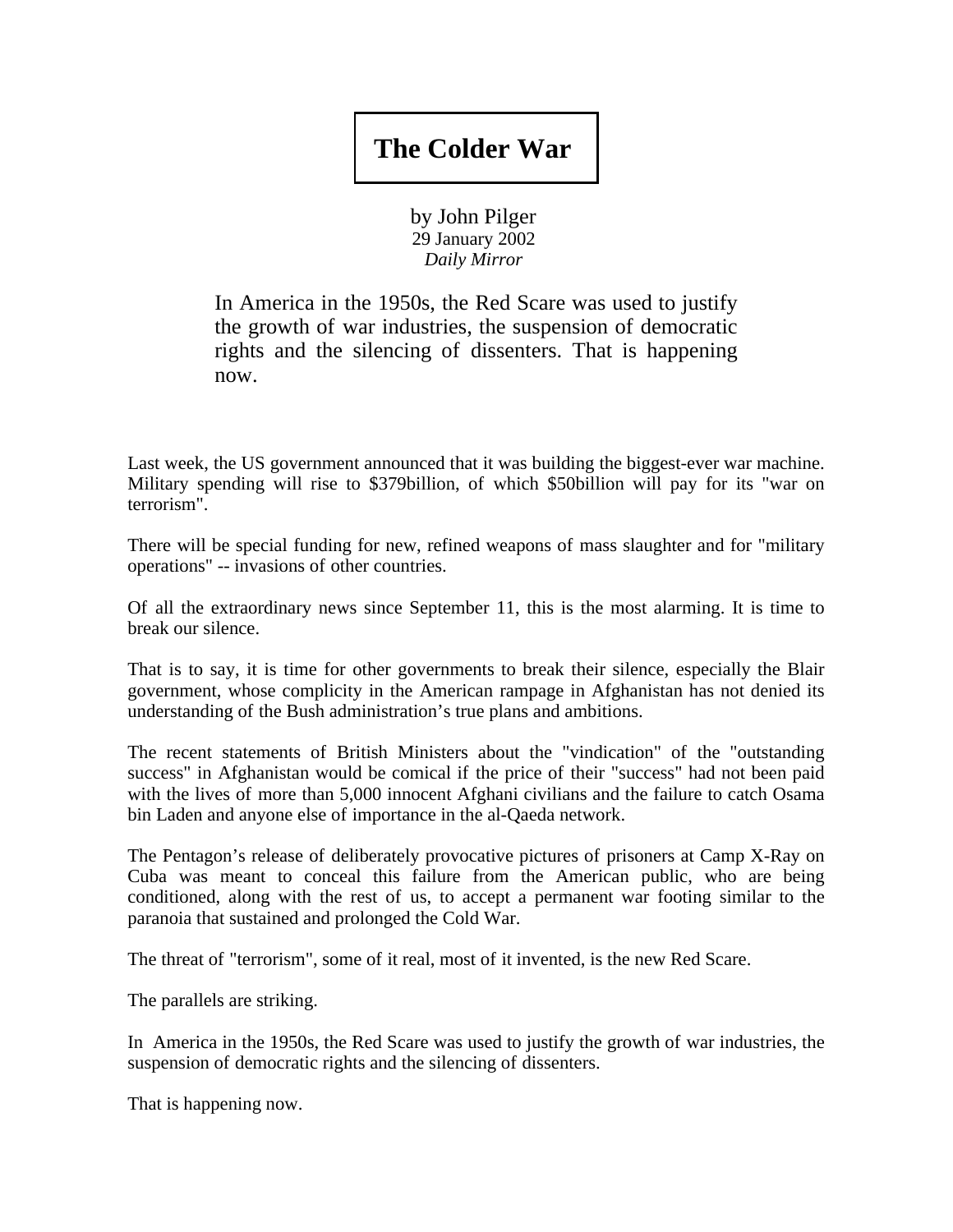Above all, the American industrial-complex has a new enemy with which to justify its gargantuan appetite for public resources -- the new military budget is enough to end all primary causes of poverty in the world. Donald Rumsfeld, the Defence Secretary, says he has told the Pentagon to "think the unthinkable".

Vice President Dick Cheney, the voice of Bush, has said the US is considering military or other action against "40 to 50 countries" and warns that the new war may last 50 years or more.

A Bush adviser, Richard Perle, explained. "(There will be) no stages," he said.

"This is total war. We are fighting a variety of enemies. There are lots of them out there . . . If we just let our vision of the world go forth, and we embrace it entirely, and we don't try to piece together clever diplomacy but just wage a total war, our children will sing great songs about us years from now."

Their words evoke George Orwell's great prophetic work, *Nineteen Eighty-Four* . In the novel, three slogans dominate society: war is peace, freedom is slavery and ignorance is strength. Today's slogan, war on terrorism, also reverses meaning. The war is terrorism.

The next American attack is likely to be against Somalia, a deeply impoverished country in the Horn of Africa. Washington claims there are al-Qaeda terrorist cells there. This is almost certainly a fiction spread by Somalia's overbearing neighbour, Ethiopia, in order to ingratiate itself with Washington. Certainly, there are vast oil fields off the coast of Somalia. For the Americans, there is the added attraction of "settling a score".

In 1993, in the last days of George Bush Senior's presidency, 18 American soldiers were killed in Somalia after the US Marines had invaded to "restore hope", as they put it.

A current Hollywood movie, *Black Hawk Down*, glamorises and lies about this episode. It leaves out the fact that the invading Americans left behind between 7,000 and 10,000 Somalis killed.

Like the victims of American bombing in Afghanistan, and Iraq, and Cambodia, and Vietnam and many other stricken countries, the Somalis are unpeople, whose deaths have no political and media value in the West.

When Bush Junior's heroic marines return in their Black Hawk gunships, loaded with technology, looking for "terrorists", their victims will once again be nameless. We can then expect the release of *Black Hawk Down II.*

Breaking our silence means not allowing the history of our lifetimes to be written this way, with lies and the blood of innocent people. To understand the lie of what Blair/Straw/Hoon call the "outstanding success" in Afghanistan, read the work of the original author of "Total War", a man called Zbigniew Brzezinski, who was President Carter's National Security Adviser and is still a powerful force in Washington.

Brzezinski not long ago revealed that on July 3, 1979, unknown to the American public and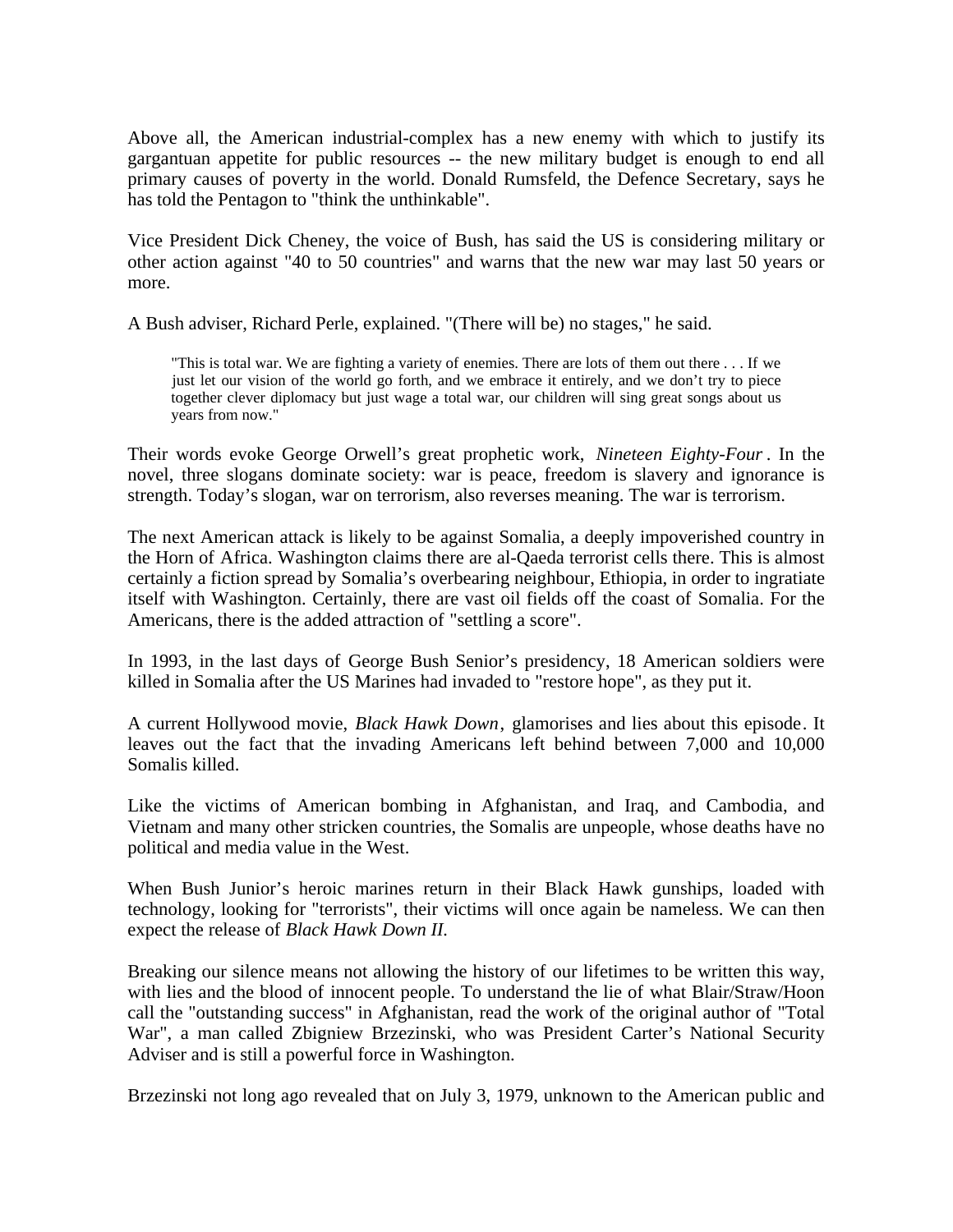Congress, President Jimmy Carter secretly authorised \$500million to create an international terrorist movement that would spread Islamic fundamentalism in Central Asia and "destabilise" the Soviet Union.

The CIA called this Operation Cyclone and in the following years poured \$4billion into setting up Islamic training schools in Pakistan (Taliban means "student"). Young zealots were sent to the CIA's spy training camp in Virginia, where future members of al-Qaeda were taught "sabotage skills" -- terrorism. Others were recruited at an Islamic school in Brooklyn, New York, within sight of the fated Twin Towers.

In Pakistan, they were directed by British MI6 officers and trained by the SAS. The result, quipped Brzezinski, was "a few stirred up Muslims" -- meaning the Taliban.

At that time, the late 1970s, the American goal was to overthrow Afghanistan's first progressive, secular government, which had granted equal rights to women, established health care and literacy programmes and set out to break feudalism.

When the Taliban seized power in 1996, they hanged the former president from a lamp-post in Kabul. His body was still a public spectacle when Clinton administration officials and oil company executives were entertaining Taliban leaders in Washington and Houston, Texas.

The *Wall Street Journal* declared: "The Taliban are the players most capable of achieving peace. Moreover, they were crucial to secure the country as a prime trans-shipment route for the export of Central Asia's vast oil, gas and other natural resources."

No American newspaper dares suggest that the prisoners in Camp X-Ray are the product of this policy, nor that it was one of the factors that led to the attacks of September 11.

Nor do they ask: who were the real winners of September 11?

The day the Wall Street stockmarket opened after the destruction of the Twin Towers, the few companies showing increased value were the giant military contractors Alliant Tech Systems, Northrop Gruman, Raytheon (a contributor to New Labour) and Lockheed Martin. As the US military's biggest supplier, Lockheed Martin's share value rose by a staggering 30 per cent.

Within six weeks of September 11, the company (with its main plant in Texas, George Bush's home state) had secured the biggest military order in history: a \$200billion contract to develop a new fighter aircraft. The greatest taboo of all, which Orwell would surely recognise, is the record of the United States as a terrorist state and haven for terrorists.

This truth is virtually unknown by the American public and makes a mockery of Bush's (and Blair's) statements about "tracking down terrorists wherever they are".

They don't have to look far.

Florida, currently governed by the President's brother, Jeb Bush, has given refuge to terrorists who, like the September 11 gang, have hi-jacked aircraft and boats with guns and